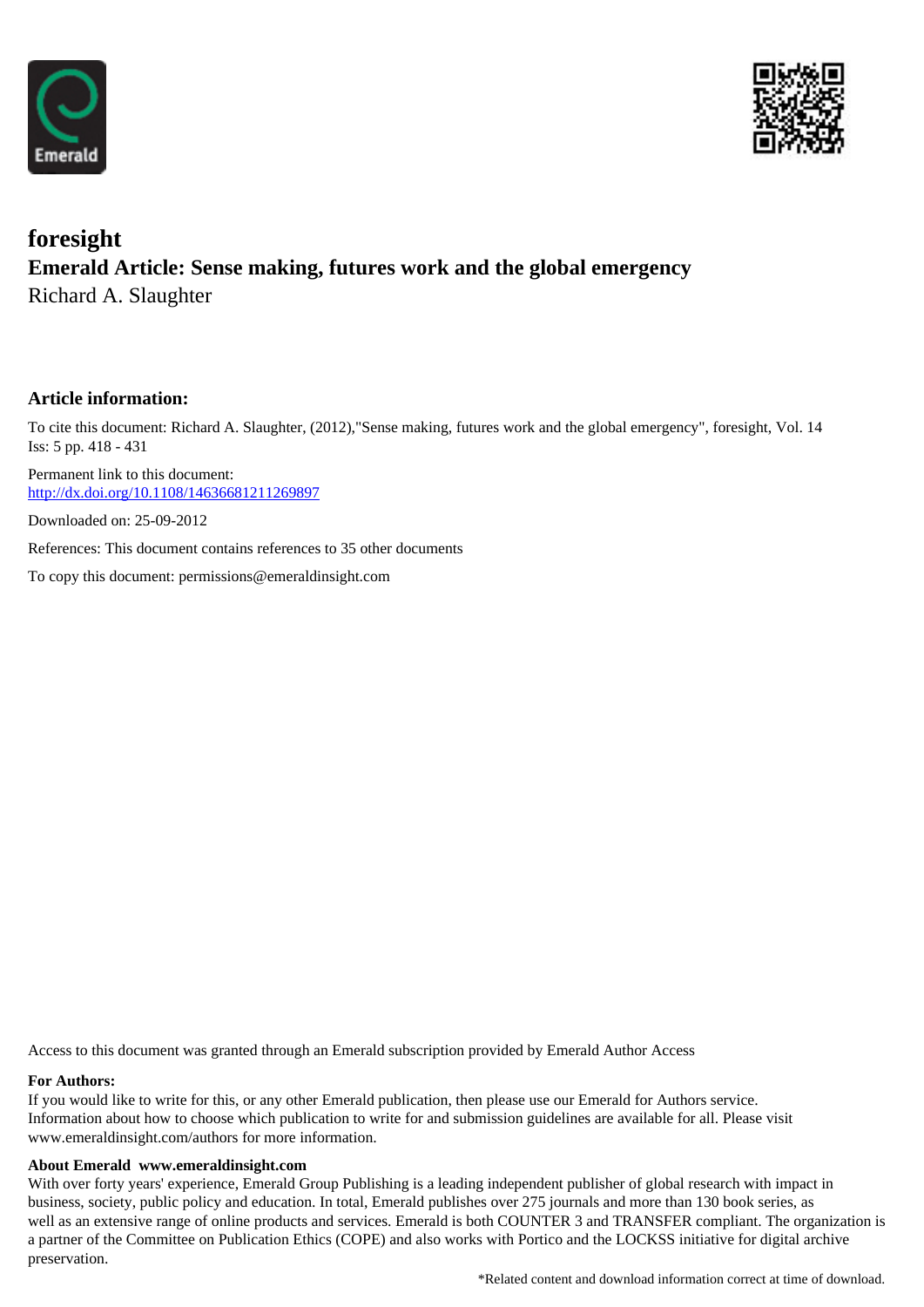# Sense making, futures work and the global emergency

### Richard A. Slaughter

Richard A. Slaughter is based at Foresight International, Indooroopilly, Australia.

#### Abstract

**Purpose** – The purpose of this paper is to discuss and take forward several themes in two earlier papers by Ogilvy and Miller. After summarising their main points it seeks to consider different approaches to ''sense making'' in the work of future-relevant theorists and practitioners; then to consider the case of sense making through integral approaches and then to explore implications through several themes. These include: a view of changes in the global system, generic responses to the global emergency, the critique of regressive modernity and how responses to ''Cassandra's dilemma'' (to know the future but not be believed) might stand in relation to the views of both authors. The paper aims to conclude with a view of the benefits to be obtained from the use of a four-quadrant approach to understanding and responding to the human predicament.

**Design/methodology/approach** - This is a discussion paper that questions some of the views and assumptions of the earlier papers and explores some implications of an alternative view.

Findings – While supporting the drive to improve upon the theoretical foundations of futures studies and foresight, the paper questions whether such developments are as central, or will be as influential, as the authors suggest. A different view of ''how to approach the future'' is recommended, in part through four ''domains of generic responses'' to the global predicament.

Research limitations/implications – The paper presents an argument supported by evidence. Both should be reviewed by others in pursuit of extending the conversation beyond philosophical questions to implications in practice.

**Practical implications** – The essence of a methodology to understand, approach and even to resolve many aspects of the global emergency is outlined here. As such the paper has many practical implications for the way that futures and foresight professionals operate and towards what ends.

Social implications – The paper provides a substantive basis for qualified hope and engagement with a range of future-shaping tasks. Specifically, these relate to the necessary shifts from ''overshoot and collapse'' trajectories to options for ''moderated descent''.

**Originality/value** – Much of the work carried out on the perspective and issues discussed here has been carried out by those working outside of the futures/foresight domain. The value is both in affirming positive ways forward and extending the professional reach of futures/foresight workers to embrace new ideas and methods.

**Keywords** Sense making, Global system, Generic responses, Global emergency, Regressive modernity, Critique, Human development, Forward planning, Forecasting

Paper type Conceptual paper

#### Introduction

''The future'' is in some respects the ''ultimate problem'' and part of the conundrum of time itself. Such challenging topics provide no single or satisfactory answers, even though the desire for such lies deep within the human psyche. Rather, there are many different contexts, questions and questioners. The latter draw on diverse sources and devote their efforts to exploring answers that emerge from their own needs, perceptions and practices. This helps to explain the enormous diversity within future-oriented enquiry and practice as well as the occasional conflicts that arise when different assumptions, values and worldviews collide.

Copyright © Richard A. Slaughter.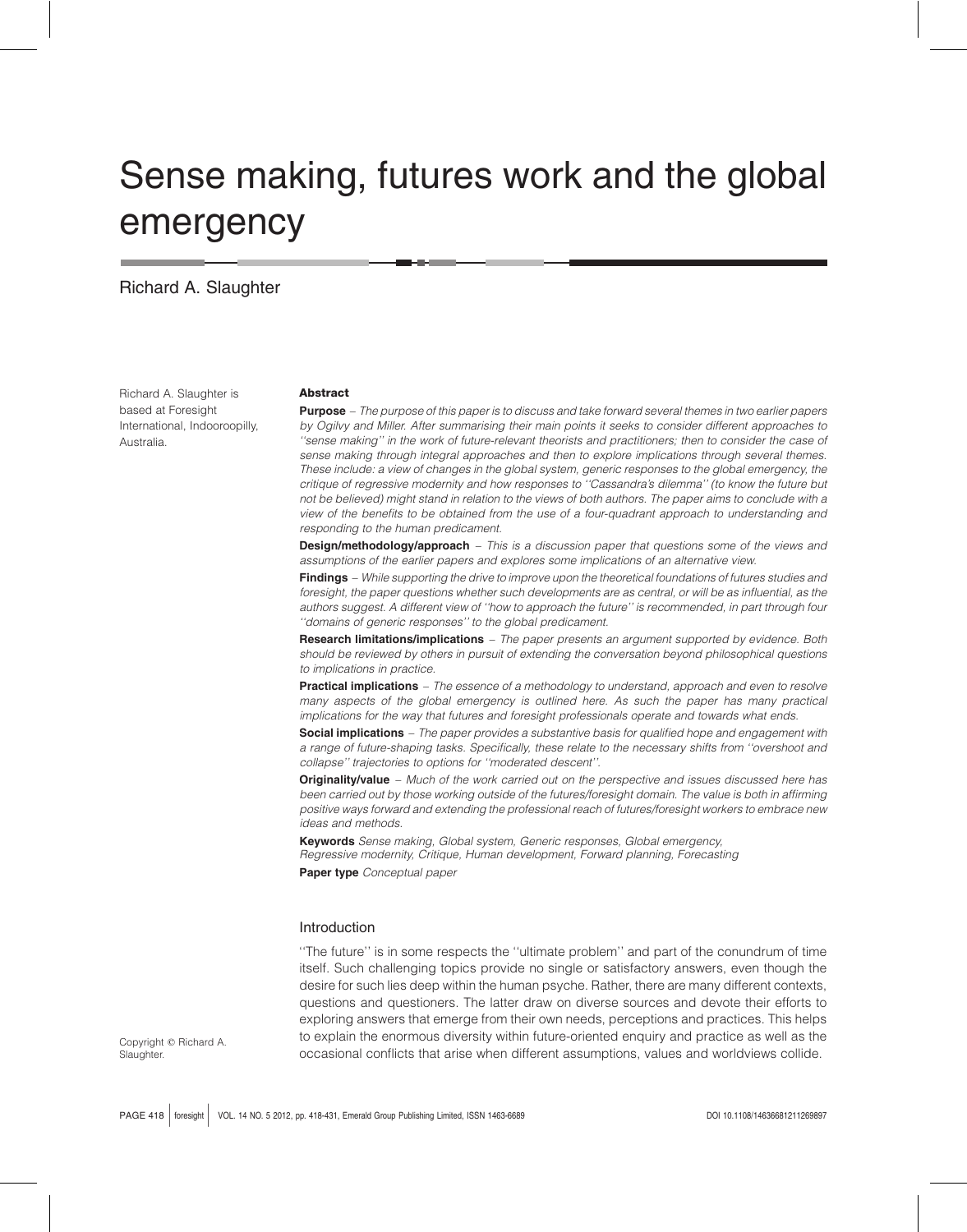Two papers in the Vol. 13 No. 4 issue of Foresight are worthy of close attention as they seek to explore ways that futures and foresight professionals understand and carry out their work. For, make no mistake these papers raise fundamental issues. In so doing they challenge earlier practice and seek to refresh and renew the profession. Yet the question as to whether these efforts are as useful or successful as they are intended to be remains open.

This short essay was prompted by my responses to this work and can be considered a kind of extended footnote. As such it is part of a broader conversation around the collective need to clarify and reformulate the substantive nature of futures/foresight theory and practice. As a former professor of Philosophy and a distinguished scenario practitioner Ogilvy's work is articulate, informed and challenging. Over the years anything by him is always worth considered attention[1]. I am less familiar with Miller's work but recent correspondence has helped me better appreciate his contribution.

I think it is fair to say that Ogilvy and Miller are both seeking to bring clarity and insight to futures and foresight work through reflecting on their own thinking and practice. So I should state clearly that my own focus in recent years has been directed to somewhat different ends. It is less on the attempt to upgrade the theory and practice of futures per se than on how humanity as a whole can deal with the exceptionally demanding and, by now inevitable, transitions ahead (Slaughter, 2012a,b). In that process I found myself venturing a long way beyond the field and its literature. So, jumping in at the deep end, as it were, with these two pieces was a stimulating and challenging experience. I emerged with a new appreciation for the diversity of meaning making, or sense making, within futures and foresight work and with a number of questions that are outlined below.

#### Overview of the papers

In his articulate and stimulating paper Ogilvy brings his extensive knowledge to bear on what I think really amounts to an attitude to futures, a way of managing the stresses and contradictions of contemporary reality. It is a posture that goes back to his earlier Living Without a Goal and the action philosophy outlined there (Ogilvy, 1995). He wants to look beyond current economic issues and tell a ''larger story'' by way of an historical overview of four broad stages in the evolution of attitudes to the future. This achieved, he uses Thom's ''catastrophe'' model to exemplify shifts in the dynamic environment in which we live where events take place rapidly and often unpredictably veer between disastrous and benign outcomes. The ''fold'' on the surface of this model becomes a metaphor for facing uncertainty in ways that he argues are dignified and empowering, ways that lead to the capacity for ''resolute action.'' His aim in all this is to create mind spaces that are capable of holding different options in creative tension. He wants to see ''both threats and opportunities shining forth in rich and vivid scenarios'' (Ogilvy, 2011). Beyond this is a need for the ''restoration of hope,'' a goal that I wholeheartedly endorse. To this end he takes a fresh look at the span of Utopian possibilities and rightly in my view identifies ''digital utopianism'' as the current front-runner in a somewhat attenuated field. His critique of this form of utopianism is exemplary and should be considered by all who are tempted to see the much-heralded ''singularity'' as anything other than technological narcissism. Overall, he sets out a strong case for us to recover or up-grade our collective capacity to ''reconstruct'' our worlds, in part through holding in place a sense of the overall dynamism and uncertainty without feeling overwhelmed.

Miller then builds on this piece and quite dramatically ups the ante, as it were. He is looking for ''new solutions to how people think about the future.'' While he finds much to admire in Ogilvy's ''scenaric stance'' he argues that it needs to go beyond a long-standing preoccupation with epistemology in the futures/foresight arena. One of the issues that is certainly received too little recognition is a need to allow for the unavoidable fact of our ''not knowing'' about the future. Another, more fundamental, one is that the field needs to extend its intellectual and operational reach beyond questions of how the future can in any sense be ''known'' to ontological questions, i.e. what the future is. For scenarios, or any other methodology, to be able to address future indeterminacy requires a combination of ontology and anticipatory systems.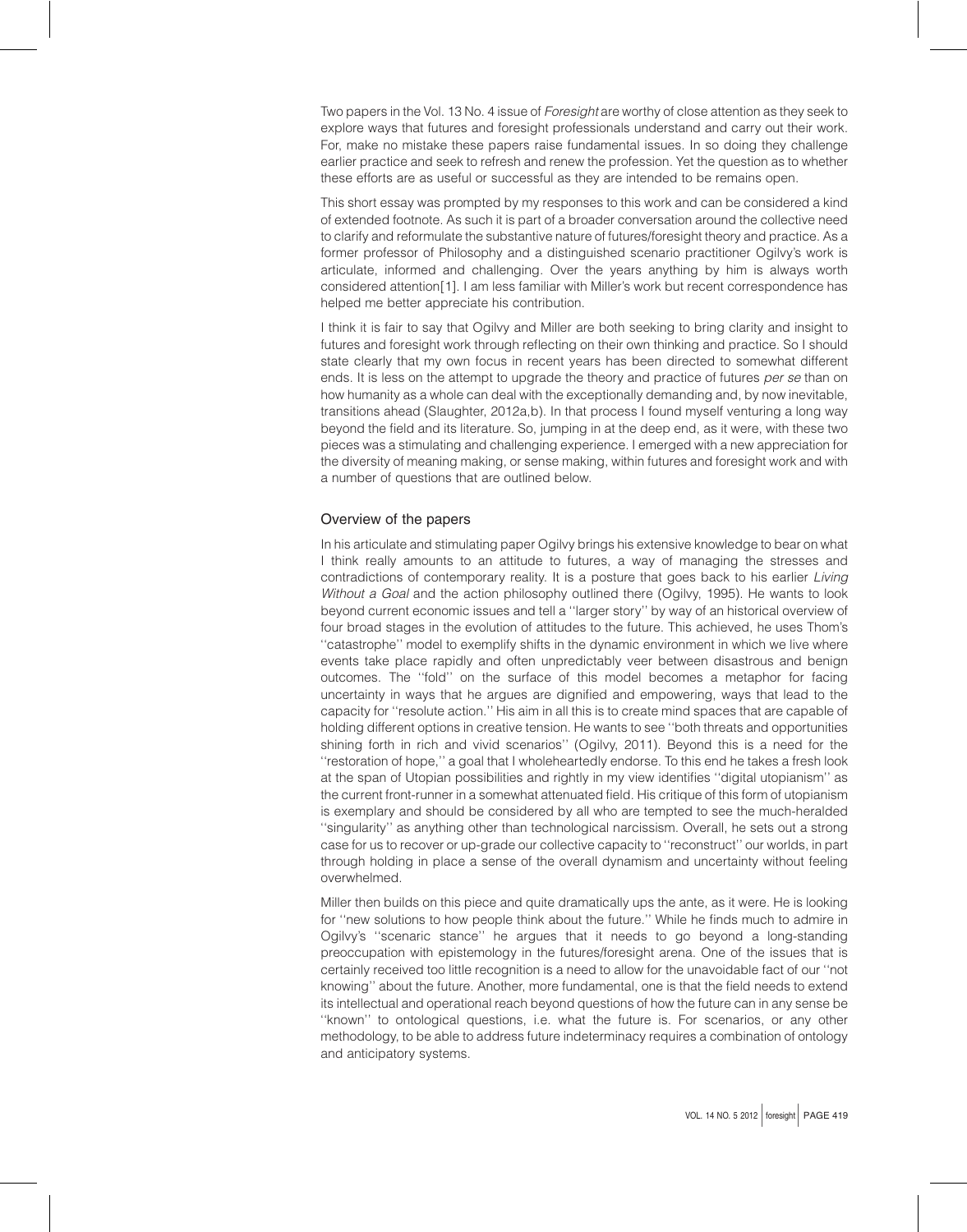Here is where Miller drops the proverbial bombshell. For, hitherto, the main efforts of futures theorists have been invested in the belief that ''present possibilities for the future are real'' (Bell, 1997). But, reaching back to the mid-twentieth century, he quotes the philosopher Bergson who argued that ''it is the real which makes itself possible, and not the possible which becomes real'' (Bergson, 1946). I had to read that several times and re-read the explanatory material surrounding it. Miller also quotes Adam, for example, on the long-standing fact that ''the social future has eluded social science study at the level of both theory and methodology (Adam, 2009)''. Then Bergson again that ''the idea immanent in most philosophies and natural to the human mind, of possibles which would be realised by an acquisition of existence, is (. . .) pure illusion'' (Bergson, 1946).

''Natural to the human mind.'' These five words could overturn many of the working assumptions embedded in several decades of futures work. Yet in challenging the received wisdom of the past Miller is also asking us to open to the possibilities of a reinvigorated field. He draws on work by Rosen and Poli (among others) to suggest that prevailing notions of the future can be replaced – or at least augmented – by the use of ''anticipatory systems.'' These ''provide a practical analytical way to hold simultaneously the closure of the now [. . .] and its constant creative novelty.'' He also identifies ''three ontological dimensions of the present'' that he refers to under the headings of ''contingency,'' ''optimisation'' and ''exploration and discovery.'' Among the many outcomes are that ''by treating the present as the locus of emergent novelty, the possible as the past revealed, the burden of cognitive and reflexive processes become at once more focused and lighter'' (Miller, 2011). These are certainly elegant and suggestive observations.

In Miller's view what this heralds is a possible ''turning point'' for the futures community which, fundamentally, is all about "changing the way we use the future." He again turns to Ogilvy who is quoted as saying that ''the point is not to find methods for attacking, overcoming or reducing the unknown. Rather the goal is to accept and use the unknown, to sustain it and still exercise our intention and volition'' (Ogilvy, 2010). He adds, ''the bottom line is that to meet our desire to respect the moral imperative of acting to create a better world we need to change how we think about the future not what'' (Miller, 2011, p. 29).

#### Sense making and futures

Perhaps the first thing to note about sense-making in general is that it is a huge subject and one that involves a continual process of construction and reconstruction. It has personal and social aspects, some of which are well understood while others remain shrouded in mystery. One thing is certain – no two people construct their inner worlds in exactly the same way. Or, to put it differently, different worldviews and values disclose different truths. Take, for example, the contrasts between three people who have each contributed very different gifts to the futures enterprise – Joanna Macy, James Hanson and Ken Wilber. Macy's view derives from three main sources – group processes for empowerment, deep ecology and Buddhist philosophy and practice. Her strikingly successful workshops have helped countless people find courage, confidence and capability to face up to the most dire and devastating futures imaginable. This is a form of futures practice par excellence that depends less on intellectual rigour than it does on spiritual insight, humility and commitment to the service of humanity. It contrasts quite markedly with the ''educated irony'' espoused by Ogilvy since he begins from quite different assumptions and eschews a role for spiritual truths or any kind.

Hanson is a climate scientist who saw the early signs of climate change and global warming, He was involved in briefings for high level decision-makers in more than one US administration. His reasoned and evidence based support for early action to prevent the worst outcomes was, however, broadly unwelcome and, as in Rachael Carson's case in the early 1960s, he was subjected to sustained personal and professional abuse. This radicalised him, drove him out of a comfortable sinecure in NASA and, apart from many scientific papers, led to the publication of Storms of My Grandchildren (Hanson, 2009). Hanson's sense making was obviously not based on any formal futures thinking per se but on a growing understanding of the global climate and the way it was changing under multiple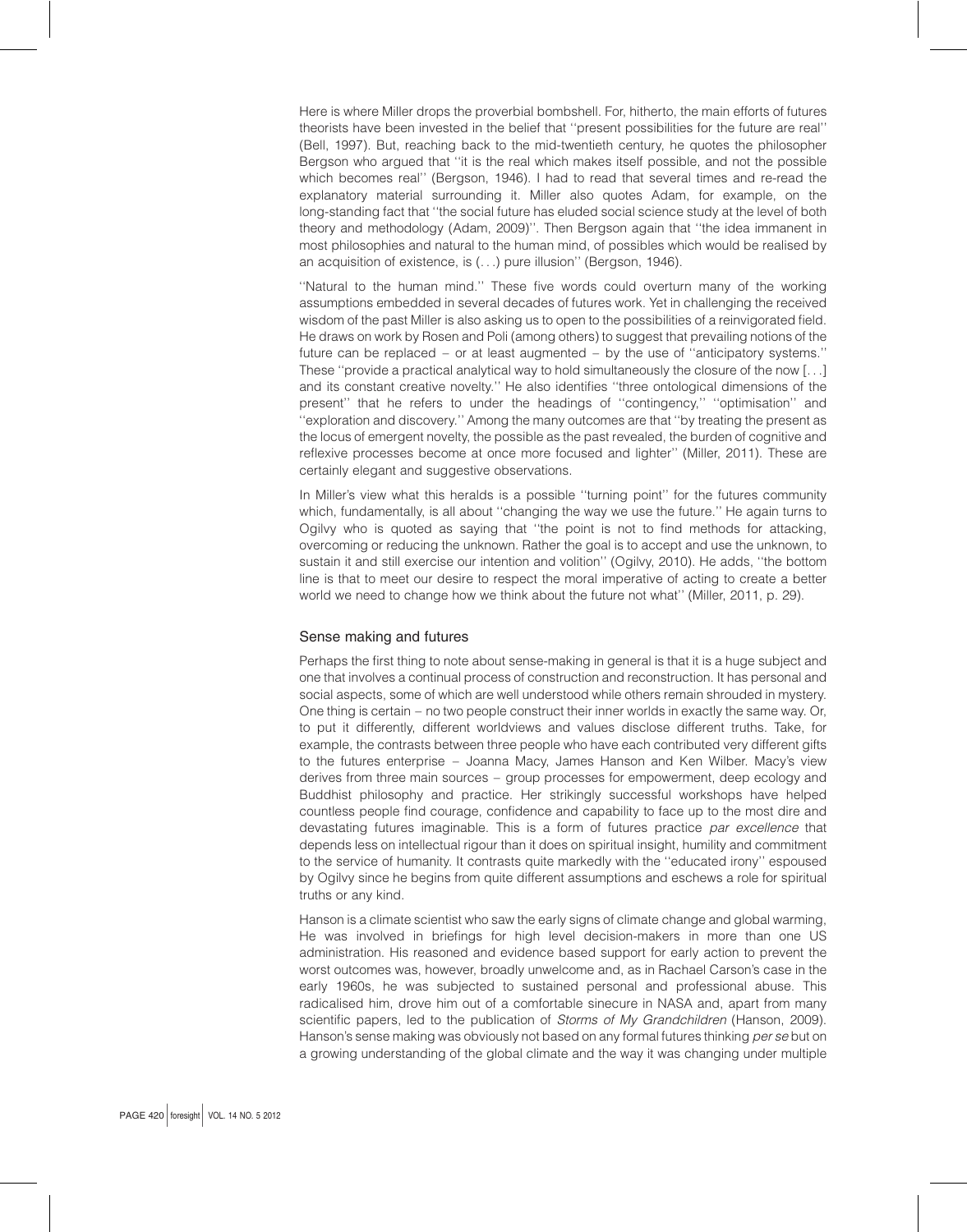human impacts. He saw the potential for quite devastating climate change outcomes and acted accordingly.

Wilber's case is different again. Equipped with a restless, first-class mind, he spent a number of years working systematically through multiple fields of knowledge, enquiry and practice. Though he is sometimes misidentified as a ''New Age guru'' he is really nothing of the kind. Rather, he is an outstanding contemporary intellectual. His error in the eyes of some was to create an ambitious metaperspective from the embrace of Western and Eastern sources. In this process the wisdom traditions of the past and present (with their distinctive ways of knowing through the ''direct perception of suchness'') came to play a greater role than is usually the case. Some find the resulting Integral perspective and the AQAL map liberating while others consider it "hegemonic" and overbearing[2]. Central to this worldview and the cosmology that accompanies it is the primal reality of a transcendent dimension within the universe. In this view spiritual truths are held to permeate everything. The point here is that each of these contributions emerged from different starting points and embody different assumptions. Equally, however, they each take on forms of practice and expression that have their own value and their own ''zone of applicability.'' All therefore have a place in the wider span of knowing and acting that comprise and sustain the broad span of futures work.

In terms of sense making, the two papers under consideration here are quite closely related. The writers are both advanced foresight practitioners who are steeped in Western philosophy. As such, both tend to assume – and perhaps overlook – the fact that very high levels of intellectual capability are required to enter this territory let alone to make meaning out of its welter of sources and resources. Schumacher referred to this as ''adequateo.'' He saw it as a sine qua non of advanced work in any field (Schumacher, 1977). It follows that, while these worlds of meaning may indeed be vitally significant for the further evolution of the field they are unlikely to be understood, appreciated or shared by any but the most advanced thinkers and practitioners. One of the major questions that arise, therefore, is how insights from such abstract and rarified domains can be translated, made useable, and what their applications in practice might look like[3]. For this to occur on a non-restrictive basis suggests that closer attention will need to be paid to the multiple and varied ways that different people and groups construct their own inner worlds. I will return to this below.

The above helps to account for some of the dissonances that emerged as I engaged with these papers. Contrasts between my own favoured processes of sense making and these rather different ones sparked a long process of reflection. But, rather than falling into dichotomies of right/wrong and agree/disagree, what started to emerge was a sense of the diversity and richness of difference. For example, Miller's view that, from a philosophical point of view nothing at all can be known about the future can be seen less as a universal truth than as a handy provocation. It forces those of us who see things differently to ask why. We pretty much agree that there are no future facts. But, Bergson notwithstanding, I see no reason to conclude that practices such as horizon scanning, searching for signals of change and the like are without considerable merit. It is unnecessary to abandon the view that provisional understandings (of varied quality) about the future emerge from interpretations of past and present knowledge and assumptions about the future[4]. Given the real threats facing humanity it makes no sense to retreat to notions of the present (even that of a ''creative universe'') that effectively disable forward views or, indeed, to lapse into irony. However appealing that may appear to some it is unpromising territory from which to contemplate the human predicament or generate effective responses to it. One might as well abolish prospective thinking and the futures professions entirely and prepare to embrace the chaos that would follow. Even though such provisional knowledge is never sufficient, to feel that one may at times be able to grasp the ''drift of events'' establishes a past/present/future context within and towards which one must act, despite the obvious dangers. So in my view the dangers of not acting are greater. It is at least possible that the ''unknowability'' of the future may, in fact, not be such a big deal. For many practical purposes it may actually be a diversion, a red herring.

Throughout history humanity has seen the benefits of successful foresight and now is certainly not the time to set it aside. The story of the human and institutional response to the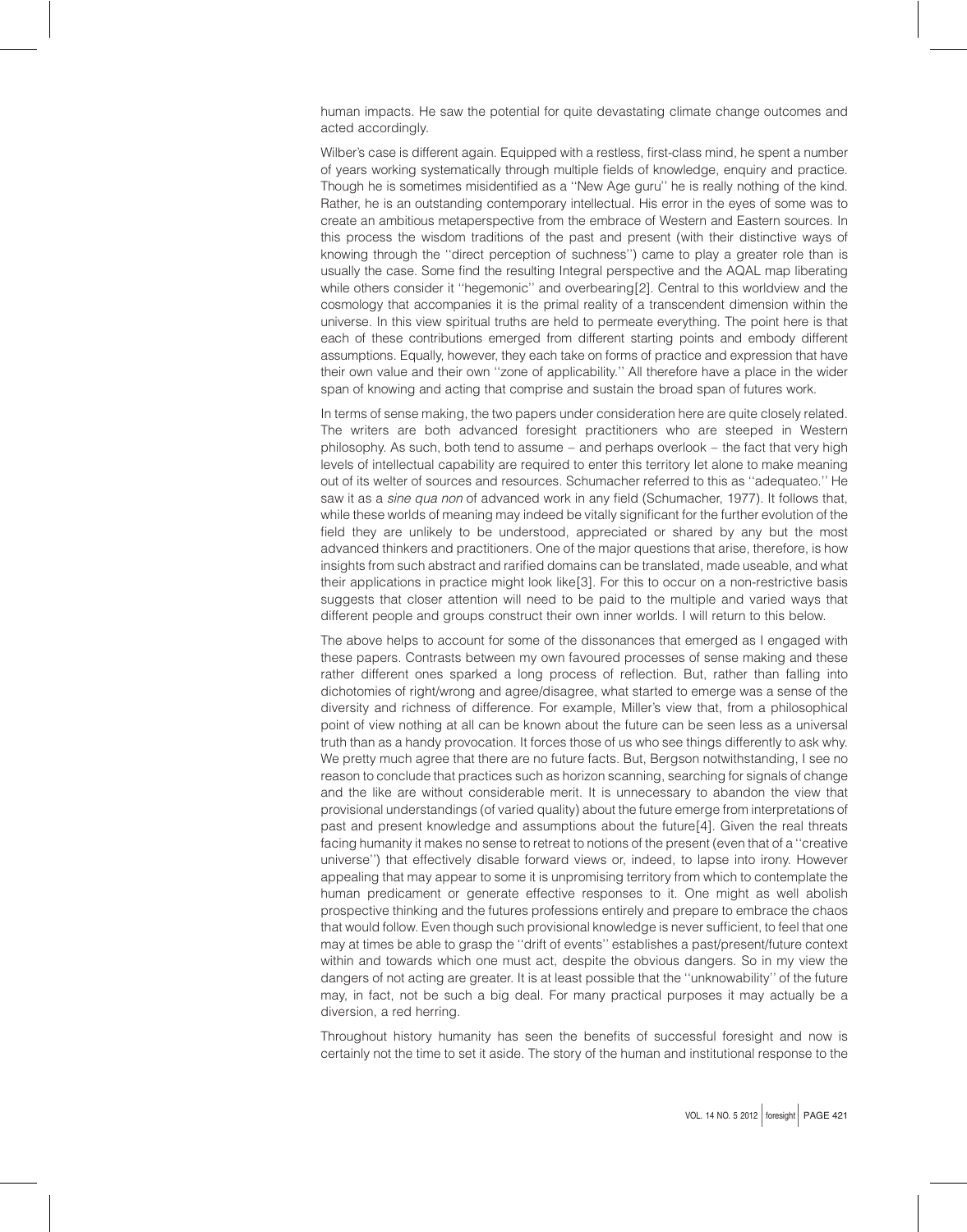thinning of the ozone layer is relevant here. In summary, the process went something like this.

- **B** 1974: The first scientific papers were published suggesting a possible problem.
- 1978: A law was passed in the USA forbidding use of Chloroflourocarbons (CFC's) as propellants.
- **B** 1984: The first scientific evidence was obtained of an "ozone hole" over Antarctica.
- 1987: The Montreal protocol was signed, freezing production of the most common CFC's at 1986 levels and progressively reducing them thereafter.
- <sup>B</sup> 1990: Representatives of 92 countries met in London and agreed to phase out CFC's entirely by the year 2000 (Slaughter, 1995, p. 52).

What this demonstrates is that the global community can occasionally mobilise, to act in concert when the issue is well defined, the need is clear and the key actors can reach broad agreement. Had this not occurred then there is a very good chance that the ozone layer would, by now, have been destroyed, the incidence of cancers would have sky rocketed and the global ecology subjected to severe and irreversible damage. In other words, while it may be true that we can never ''know'' the future in any final sense; also that we can never know the full results of the interventions that we attempt, still we cannot avoid acting. So, rather than recoil from this or any other ''unknowable'' future, it makes sense to build our capacity to act wisely and in ways that are future-informed. I think we can agree that there are multiple ways of doing so.

As noted above, many of the conflicts that arise in virtually all fields are related to our own favoured modes of sense making, preferences and habits as well as the often quite specific social interests that we choose to represent. These, in turn, arise from interior factors that include biography, worldview and values. Sometimes our perceptions are congruent while at others they exhibit quite major contrasts. The point is, I think, to accommodate as much breadth, depth and diversity as possible. As one who has long argued that foresight needs strong theoretical foundations I can only welcome Miller's attempts to further ground it by pushing the boundaries, as it were, and extending their range to cover ever deeper and more encompassing topics. The question that kept emerging in my own mind, however, is based on a view that the changes before us (e.g. in technologies, resource use and human impacts on the wider global system) are more serious, more subversive and likely to be more devastating than most people – including philosophers – may fully appreciate. How to respond to such challenging foreknowledge may well be the central question of our time and one that needs greater attention from everyone – not merely those working in futures and foresight professions.

#### Sense making through integral futures

For some time now I have attempted to explore how some of the more accessible aspects of Integral thinking and methods apply to futures and foresight work. Responses have been divergent. Some are moved to bestow valued recognition while others get deeply offended and strike out at imaginary threats[5]. Clearly the approach is not for everyone. I have never believed in ''one right way.'' In essence Integral thinking, integral methodology, is just a map and is not to be confused with the territory it reflects. Nevertheless, this period has been a time of deepening insight and, from my point of view, ever more productive discovery.

In the Biggest Wake-Up Call in History (BWCH) (Slaughter, 2010) I employed what might be called a ''critical and integrally informed scanning frame''[6]. This proposed that we recognise four irreducible domains of reality, all of which need to be included in any credible forward view. A four-quadrant approach is by no means universal but it is certainly becoming more widely used because it works. It is functional. It reminds us to pay equal attention to the interiors and exteriors of society and the interiors and exteriors of human agents within them. This means that we recognise and try to account for the different interior worlds of individual people, the shared interior worlds of cultures, the exterior actions of people and the exterior physical realm in which they are located[7]. A big ask? Too broad or complicated? Maybe.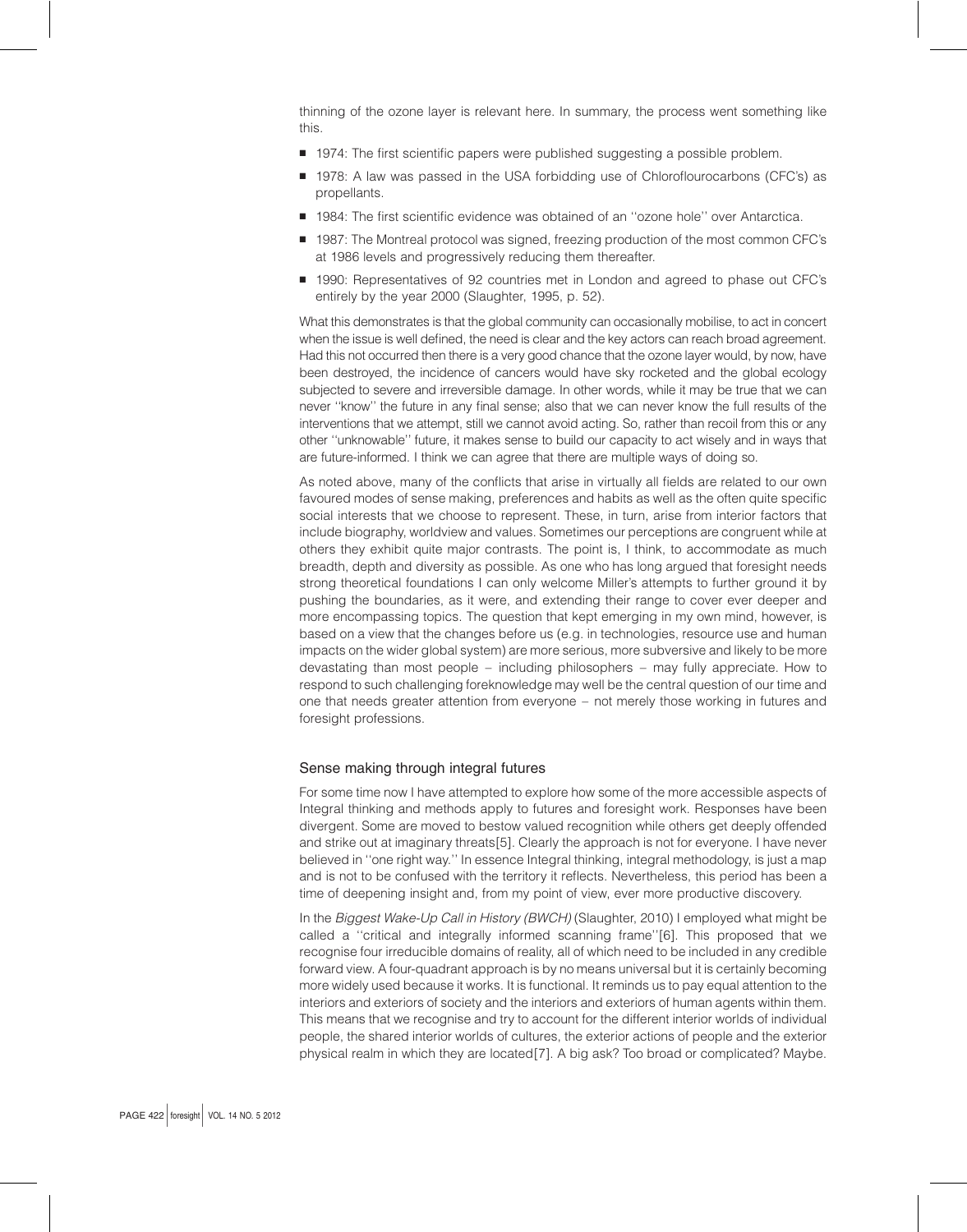But to omit any of these domains ''thins out'' our views of reality and reduces the value of any insights we might acquire or interventions we might wish to undertake.

#### Changes within the global system

Recent research has brought new clarity to the danger that humanity has created for itself through its careless expansion and colonisation of the Earth. While many philosophical and other issues can be raised here, the fact is that humanity now looks set to exceed not one but nine global boundaries. It has already exceeded three. A further three more will be crossed by mid-century and three more beyond that as illustrated in Figure 1 (Rockstrom, 2009).

As with the ozone example above, humanity cannot wait for futures enquiry to resolve deeper philosophical concerns. It needs to respond while there remains time to do so. Bertrand de Jouvenel summed up the rationale for early action some years ago when he suggested words to the effect that ''the proof of improvidence lies in falling under the empire of necessity'' (De Jouvenel, 1967) To be able to act in these circumstances raises questions to which theory and philosophy must contribute but which they are unlikely to resolve any time soon. Endemic differences of perspective and the extended nature of philosophical debates mean that we cannot hope for their direct, broad or immediate applicability. While

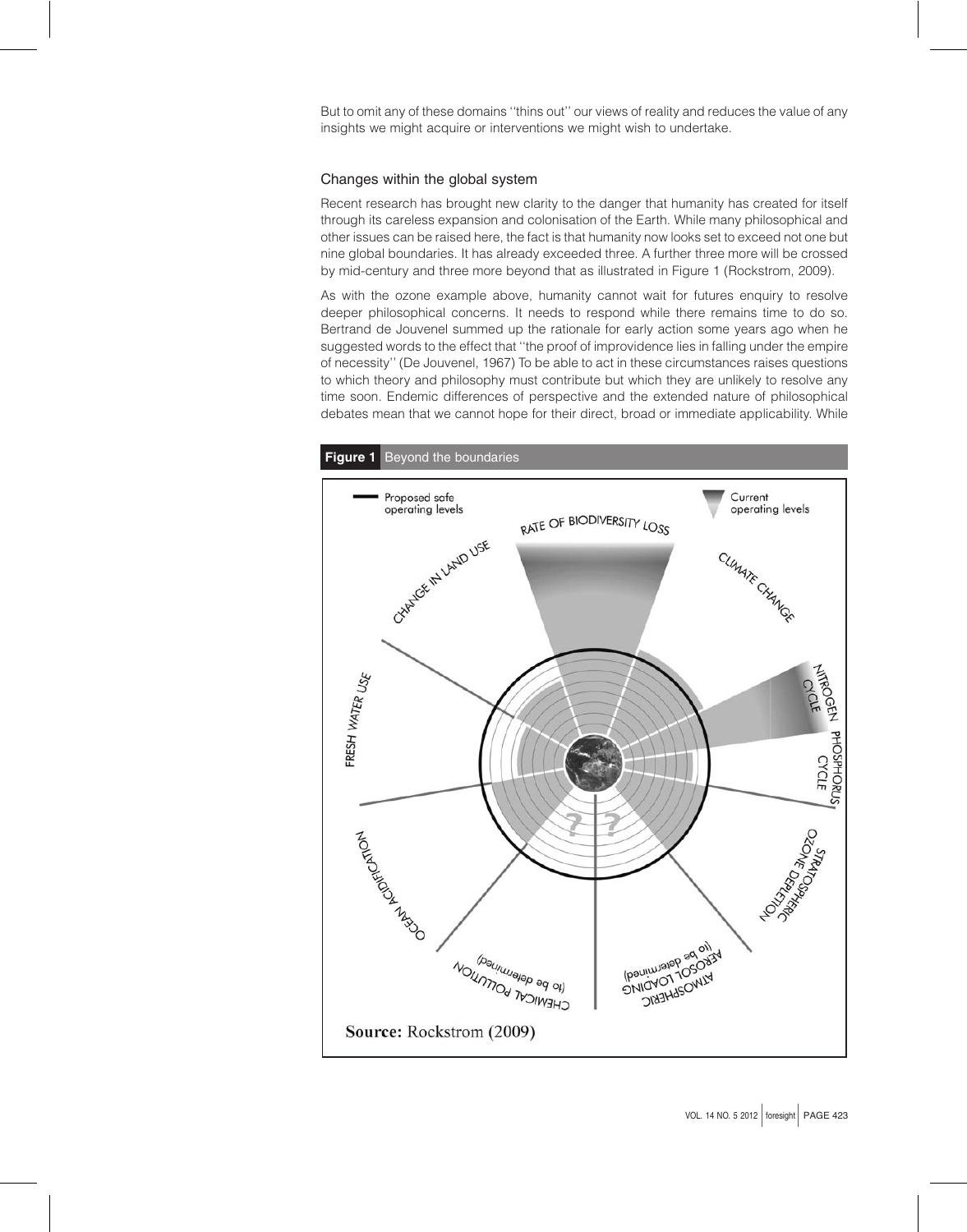theory and philosophy have a great deal to offer they need to be seen in the wider context of other, perhaps more practical, innovations and developments[8].

The point is that any approach to sense making in futures has, at some point, to be expressed in and through a range of embodied and replicable practices. For Ogilvy this is scenario planning[9]. For Miller it is a stance that seeks to create a different sense of the future that builds on novelty and creativity in the here and now. For myself it is in the further development and up-take of embodied action through areas such as futures in education, the creation of Institutions of Foresight and the facilitation of social foresight in a multitude of applied forms (Slaughter, 2012a).

In the BWCH I devoted several chapters to exploring the substantive character of the many sided dilemma we face. I drew upon scientific accounts of global change, various social indices as well as accounts of human psychology and development. Even now I am often surprised at how so many observers seem to overlook this vital domain. One chapter was devoted to answering the question ''Is overshoot and collapse credible?'' I concluded that it is credible but not inevitable. The greater the understanding of the dynamics of overshoot and collapse contexts, the more likely that a plethora of opportunities to influence them can and will emerge. The key is to pay attention and respond. Miller is right to sound a warning about the limits of knowledge and our ability to grasp the long-term implications of our intended interventions. We can never be certain that we are doing the right thing and history is indeed replete will well-intentioned disasters. That said, I do not think that we are helpless. Human agency need not be stymied and overwhelmed at the thought of momentous events/processes/system changes or, as he notes, fall back on ''magical thinking'' in the form of ''technology will save the day.'' We need to face these testing circumstances with as much intelligence, humility and courage as can be found. A depth understanding of ''where we are'' within the global system provides a starting point toward the development of capacities that we require along with the stimulus and to some extent the motivation, to change what we are doing in numerous practical ways.

Various observers have, of course, been attempting to say something similar for some time. Many have devoted their lives to the task of providing insights into the state of the global system[10]. This is what Elise Boulding would have called ''our space in time.'' Even a small sample suggests that we have a great deal of understanding about macro changes in the global system. Yet there is a serious ''problem of reception'' at both cultural and individual levels. On the whole the essential messages in these and similar works have been widely ignored. This shows up in the fact that, while there have been many courageous attempts to counter the indifference, the stupidity and the greed of mainstream players, further growth of the secondary (and dependent) human economy remains a near-universal goal. In Australia, for example, we currently have the spectacle of a small number of very rich people attempting to exert excessive influence on the media and in politics (i.e. social perceptions and national decision-making). This is not primarily being undertaken in pursuit of any notion of the public good but simply so that they can continue making vast amounts of abstract symbolic and ultimately unusable money from mining and related activities regardless of the overall costs. This form of madness is abroad nearly everywhere and shows no signs of abating any time soon. It is profoundly inscribed within the current socio-economic system and requires critiques of commensurate depth and power (see below).

#### Generic responses to the global emergency

While one never finally "arrives" at a final perception, it seems to me that an Integral perspective allows us to, in effect, consider the global predicament with ''fresh eyes''[11]. I do not want to push the potential of the metaphor too far. That is, I do not claim to understand how, in fine and fulsome detail, the human race can stop short of the abyss and recover the future prospects that it once may have had. It is increasingly likely that we will go over the edge to a lower level ''system state'' and take a vast amount of evolutionary history with us. But I do believe that we can identify some of the pre-requisites that will assist us in moderating and perhaps changing our collective direction. That is why in the second part of BWCH I go to some lengths to evaluate a number of ''descent pathways'' that provide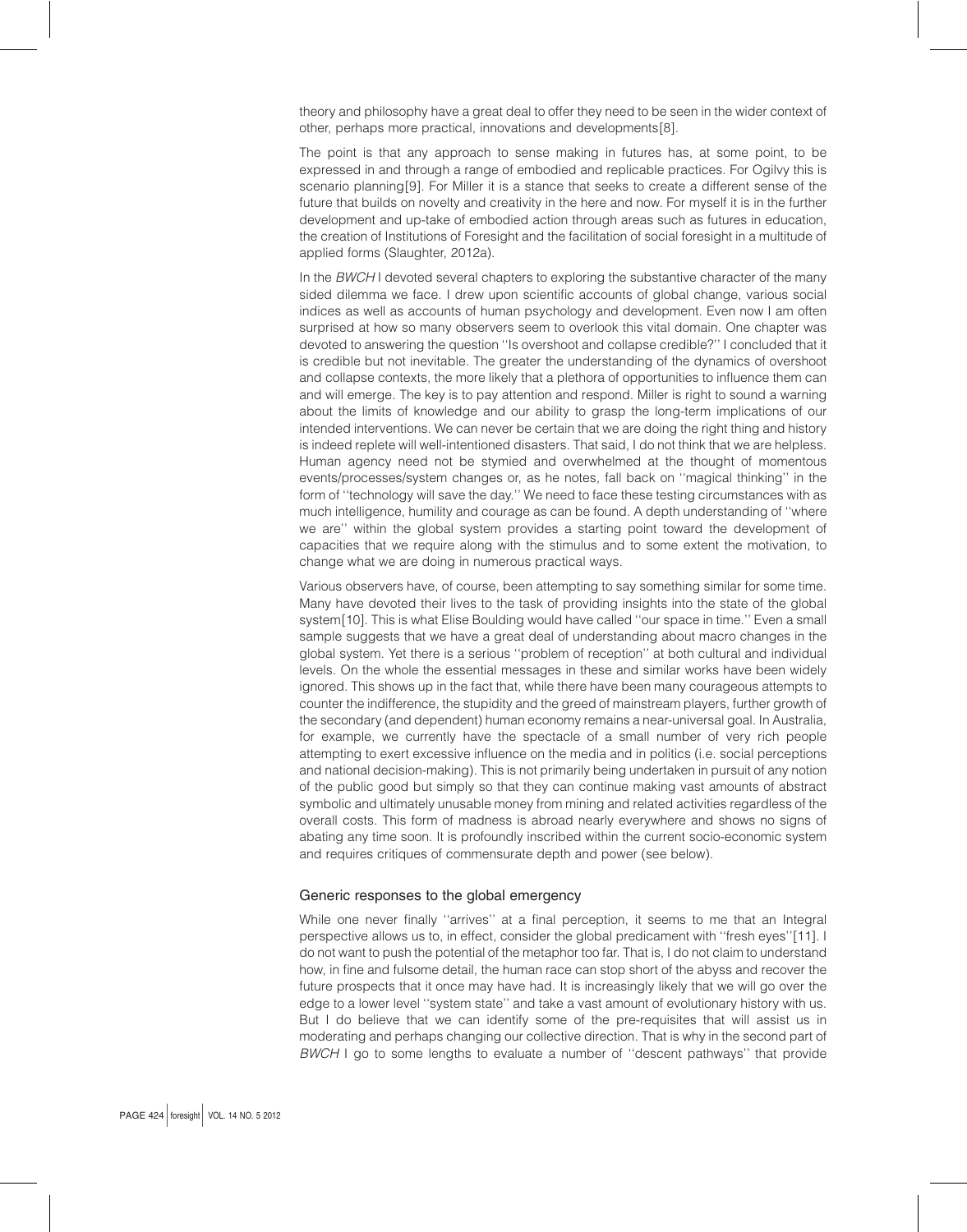options for taking us beyond the peak of industrial civilisation (Slaughter, 2010, chapter 7). Such pathways recall Ogilvy's preference for holding the ''high'' and ''low'' roads together since both are clearly interrelated here. They also have multiple implications for resource allocation and where/when/how we direct our shared time and our attention.

Figure 2 summarises some of the main aspects of this approach. Here the four basic domains of Integral enquiry are employed to suggest in a highly compressed form the sorts of agendas that can be pursued[12]. In this view interior human development is accorded equal status and value with exterior actions. Similarly, the interiors of cultural development are seen as co-equal with the exterior collective domain (the global system, cities, infrastructure, technology and so on). This, in itself, seems to me to offer a profound re-balancing of views away from the frequently over-hyped surfaces to the processes of meaning making and social construction that underlie them.

This is, in other words, a way of gaining clarity, of providing a coherent overview of the types of work that humanity as a whole needs to undertake if ''overshoot and collapse'' is to be moderated into ''descent pathways'' that retain greater degrees of freedom and more empowering options for human agency. That shift is perhaps the best we can hope for. It is also notable that ''descent'' perspectives have largely been developed and explored through the work of people who have few or no connections with futures studies and foresight work per se<sup>[13]</sup>. Why is this?

#### Regressive modernity requires in-depth critique

One feature of what might be called the ''philosophic gaze'' that can limit its value in practice is its distance from contemporary reality. Such ''virtual worlds'' can become compelling in their own right, in part due to their inherent attractions, but also because they lose touch with some of the divergent and uncomfortable realities around them. Ogilvy would probably say that his elegant version of action philosophy recognises and deals with this. Yet in the case of both papers under discussion there are very few references to credible notions of social, economic or cultural critique[14]. I am not suggesting that the authors are, in fact, uncritical

| Interior human development                                                                                                                                                                                                                                                                                            | <b>Exterior actions</b>                                                                                                                                                                                                                                                                                                                              |
|-----------------------------------------------------------------------------------------------------------------------------------------------------------------------------------------------------------------------------------------------------------------------------------------------------------------------|------------------------------------------------------------------------------------------------------------------------------------------------------------------------------------------------------------------------------------------------------------------------------------------------------------------------------------------------------|
| Human developmental factors that frame<br>perception and condition motivation and<br>capacity have primary role. Options for<br>translation and transformation. Re-focuses<br>debate, strategies, on fundamental issues<br>and opens up basis to resolve them.                                                        | Focuses on what people actually do: their<br>habits, behaviours and strategies.<br>Strategies of avoidance. Also the efforts<br>they put into 'make a difference.'<br>Behavioural drivers and inhibitors. The<br>many applications of design.                                                                                                        |
| Interior cultural development                                                                                                                                                                                                                                                                                         | Global system, infrastructure                                                                                                                                                                                                                                                                                                                        |
| The role of cultures, ideologies,<br>worldviews and language that mediate<br>self and other. Embody socialisation<br>frameworks with embedded<br>presuppositions and hierarchies of<br>values. Establishes foundations of<br>economy. Actively selects specific<br>options from much wider range of<br>possibilities. | The physical environment, its cycles of<br>matter and energy. The types of<br>infrastructure(s) superimposed upon it.<br>The kinds of technologies that are<br>employed and their impacts (resource<br>depletion, pollution, ecological<br>simplification, etc.) on the global system.<br>The consequences of value, cultural and<br>design choices. |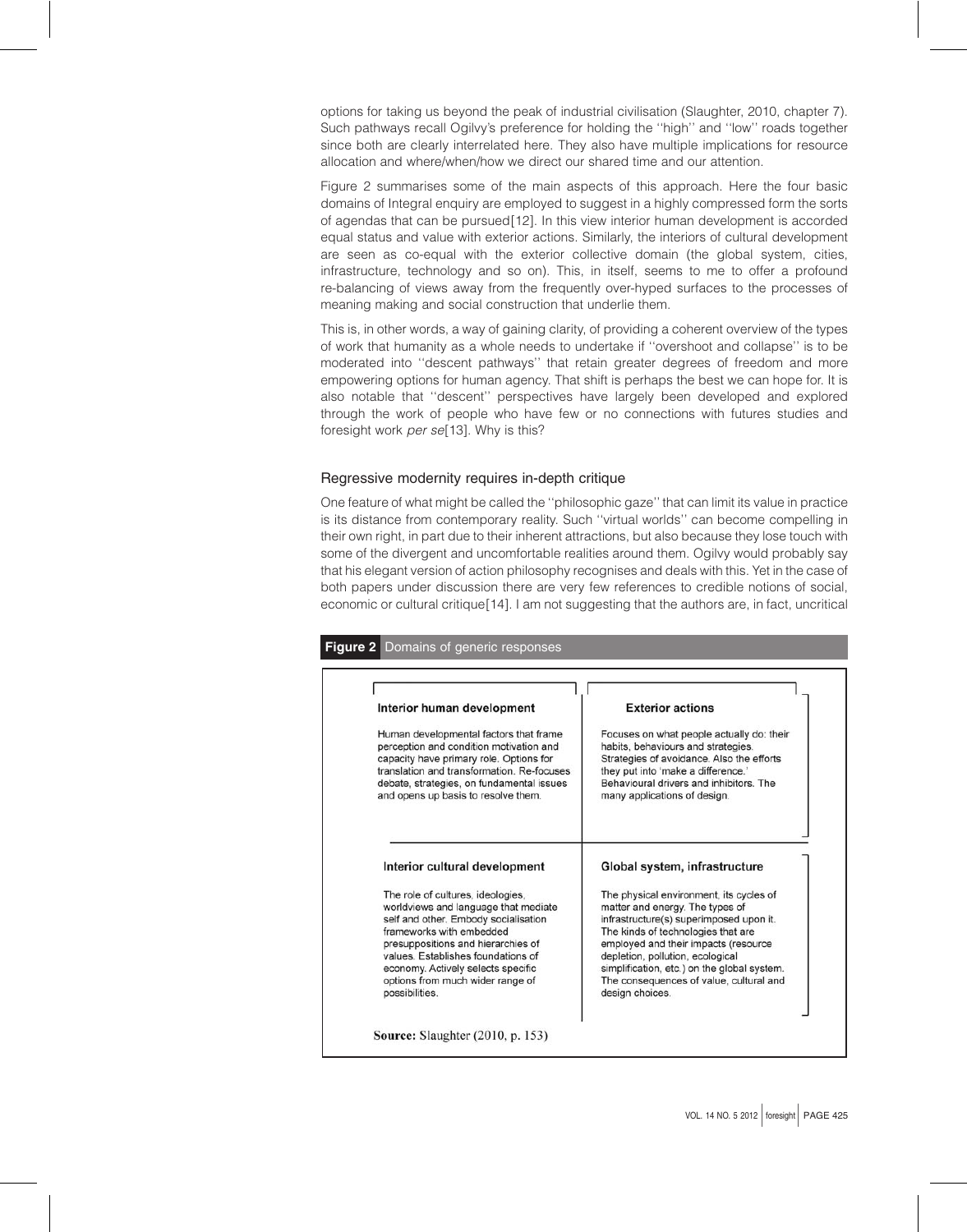of the many dysfunctions around them. What I am suggesting is that any useful notion of futures enquiry must surely include a sturdy critique of existing social and economic conditions.

It is inarguable, I think, that some of the most regressive and damaging forms of modernity have emerged from and through the US during its now-receding period of global leadership. Think of the abolition of the Glass-Seagal Act (designed to keep ''high street'' banking and the kind of speculative trading that led to the global financial crisis separate). Think of the one-off gift of oil squandered in thoughtless mass consumption. Think of psychology itself being systematically subverted into advertising and marketing. Think of the barren but influential wasteland of network TV, violent computer games and internet trash that moment-by-moment propagate multiple debased notions of what it means to be human. Given these facts it has always puzzled me that futurists and foresight practitioners who live in affluent cultures appear to have so little to say about what are clearly major drivers toward unsustainable futures[15].

To raise the spectre of ''anti-Americanism'' – or anti-anything – here is counter-productive and diversionary. Incisive critiques of such issues cannot but be a vital part of any long-term process of recovery. Rather than ignore social and economic dysfunctions, we need to inhabit them, understand and deal with them[16]. The widespread uptake of various foresight techniques and processes to help business and commerce in their unending attempts to compete for the future (or rather the future that emerges from their continued dominance) also needs closer attention. Where are the radical and truly innovative expressions of disciplined and incisive futures enquiry and practice? Beyond a number of governmental administrative contexts, where do we find high value implementation of advanced foresight practice unambiguously serving the public interest? Does it even exist?

An example of the kind of work that is needed can be found in Herb Kemph's book How the Rich are Destroying the Earth which deals with the drivers of chronic over-consumption (Kemph, 2008). Drawing on insights from sociologist Saint-Simon, Kemph shows how patterns of consumption are created and sustained by the most affluent social groups. A powerful dynamic is then established through the ceaseless efforts of those who are less well off to emulate those ''above'' them in the social and economic pecking order. Along with the ceaseless drumbeat of advertising and marketing, this helps to explain why consumption levels remain unreasonably and unsustainably high when, in a wider view, it's clear that they need to be reduced[17]. Kemph, however, believes that ''the system does not know how to change trajectory'' in part because ''we don't succeed in seeing the interrelationship of ecology and society.'' He then goes on to suggest a number of other factors that help to explain this. They include the following:

- $\blacksquare$  the dominant framework for explaining the world today is the economic representation of things;
- **B** leadership elites are ignorant (especially) of science and ecology;
- $\blacksquare$  the lifestyle of the rich prevent them from sensing what surrounds them; and, overall,
- **If nothing happens even as we enter an economic crisis of historic seriousness, it's** because the powerful of the world want it that way (Kemph, 2008, pp. 22-5).

These are questions that are vital to the work of futures and foresight practitioners everywhere but, so far as I can tell, they are seldom addressed[18]. If we turn to a peak international body such as the United Nations, the record is scarcely more encouraging. Gray Southon attempted to sum up its record in relation to sustainability. He concluded that:

For 40 years now there have been authoritative warnings of the global unsustainability of the lifestyles of developed countries, but the message was contrary to common expectations of progress and the powerful interests that were promoting it. The message was dismissed, distorted and denigrated. The experts trying to warn people of the threats were dismissed as doom-sayers, and the public preferred to listen to those who denied the risks. Few governments have been able to respond adequately, because the political risks have been so great. Now that the threat is starting to impact on our life, many nations are at a loss of what to do. In fact some of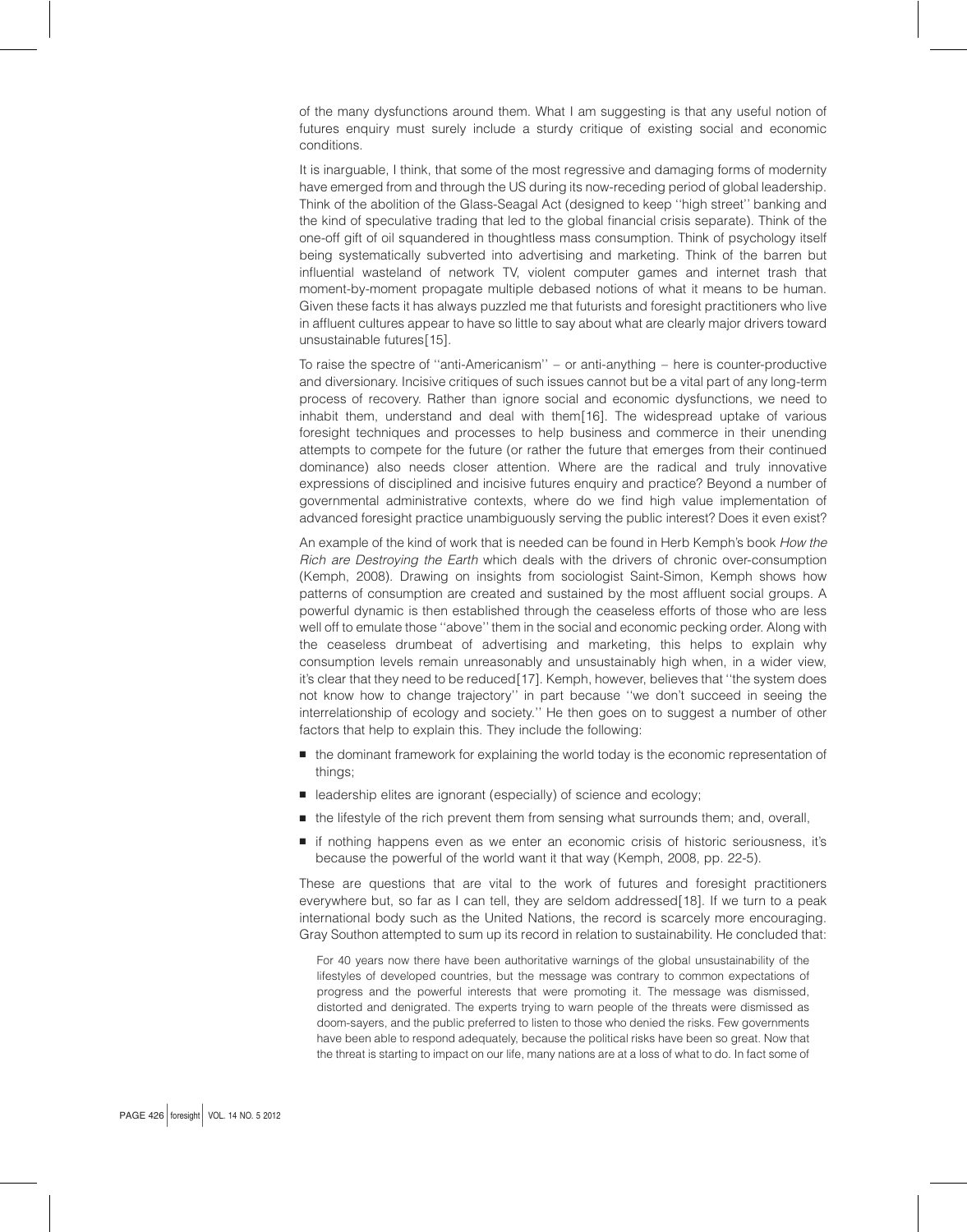the more coherent constructive responses seem to be associated more with the developing countries, rather than the developed (Southon, 2012).

Such examples could be multiplied almost without limit. The point is that you cannot get from the current state of affairs to any version of a viable future without a thorough and well-grounded cultural critique that is grounded in the past and present context. We ignore signals of distress and change at our peril.

#### Responding to Cassandra's dilemma

Ogilvy and Miller have separately and together produced two powerful and coherent accounts of their views of advanced futures/foresight work. They have raised questions that need to be raised and debated more widely. The foundations of the discipline must be strengthened for the rigorous tasks ahead and we know that the signs are not encouraging. Thus far, the hopes that many – including myself – had placed in foresight work being able to exert some pressure for ''adaptive change'' upon or within catastrophe-prone societies have not been sustained. A project I managed a few years ago on the State of Play in the Futures Field (SoPiFF) found encouraging evidence of influence in public policy and sustainability (Riedy, 2009; Slaughter, 2008). But we found no convincing evidence that futures and foresight work had made the slightest dent in the graphs that point toward ''overshoot and collapse'' futures[19].

Cassandra's dilemma is said to have been to have foreknowledge of the future but not to be believed (AtKisson, 1999). Those involved in futures studies and foresight work understand more clearly than most how a variety of futures concerns permeate and condition the here-and-now. They are also familiar with the human tendency for discounting the future. The simplest (but by no means only) explanation for the universality of such discounting is that, beyond casual and unreflective uses, it requires an expansion of consciousness and capability to move beyond the here-and-now. It also assumes that basic needs have been taken care of – which is patently not the case for the majority of humankind.

Those of us for whom the satisfaction of such needs is routine and unexceptional have vastly greater opportunities. But, at the same time, we are also subject to all the forces of self-deception, induced not knowing, avoidance and the like that have thrived in hyper-saturated media environments. Many – perhaps most – appear to be lost in constructed illusions that have few or no connections back to the real world that supports and threatens at the same time. What is involved here is a primal confusion of purpose and the consequent undermining of human agency itself that hinders our collective ability to rise to the occasion and deal proactively with the rising global emergency. As futurists and foresight practitioners I think we have to deal with this.

In the current context Cassandra's dilemma may not fit particularly well with Bergsonian precepts, yet is far from being a trivial concern. It may be an ontological conundrum and a pivot upon which civilisation hangs. Yet there are many ways forward, some of which are perhaps counter-intuitive. For example, Ogilvy rightly seeks the rehabilitation of Utopian impulses and notes that what he calls the ''gifts'' of utopia and dystopia are ''more generous when held together'' (Ogilvy, 2011). One little-explored option would be to make the consequences of our not knowing less avoidable. It is neither beyond wit nor technical capacity to provide clearer views of the lived character of ''overshoot and collapse'' futures and the various more moderate and intriguing ''descent'' pathways that currently remain effectively hidden from the public realm. Instead of treating Dystopian futures as mere entertainment, as diversion, or even as scenarios for the privileged few, they need to be opened out, made accessible. Seen in this manner they become mainstream possibilities that are open to the critical gaze and judgement of millions. The salience of ''descent pathways'' then becomes clearer and more accessible.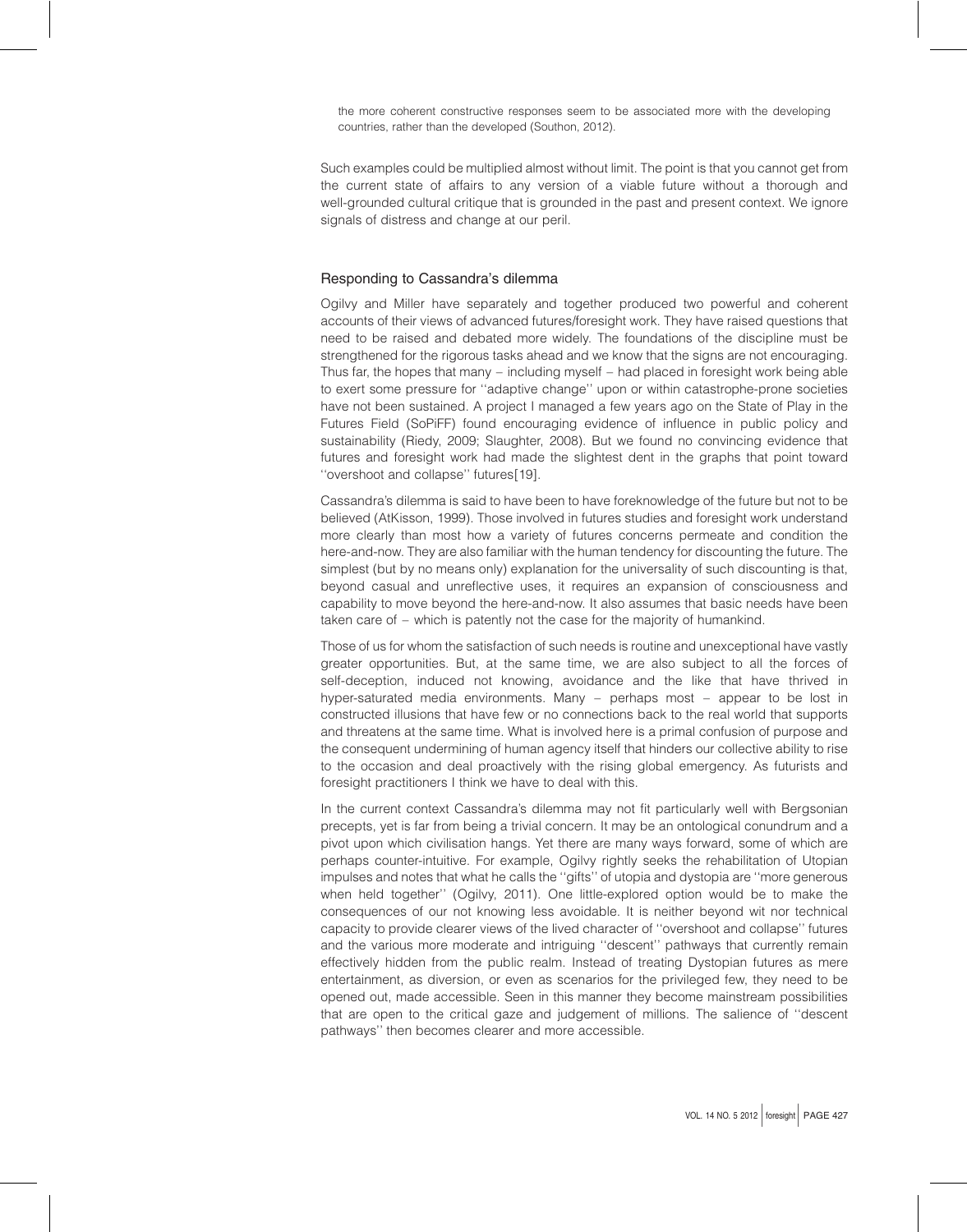#### Accelerated development

Then, back within the individual human interiors, we need to recognise how human development is fundamental to our shared prospects beyond overshoot and collapse futures. Ogilvy rightly seeks to defend the primacy of human will, autonomy and action. One way to do is to recognise that a careful and critical reading of ''stage development theory'' (upper left quadrant) brings something new and vital to the table. I can best explain this by referring back to a well-known and well-respected Australian commentator who identified ''a disconnect'' between the facts (in this case of climate science) and the response (to global warming). He concluded that ''climate change demands more of politics and international relations than I think they can deliver'' (Manne, 2008). That is quite a statement. It implied not only that humanity is indeed headed for disaster but also that not much can be done about it. At first sight it appeared to be a recipe for fatalism and loss of hope.

Then in Requiem for a Species Clive Hamilton writes about the stresses, the inner turmoil, felt by many thinking people as they encounter, and begin to come to terms with, the scale and complexity of the encroaching global emergency (Hamilton, 2010). As Ogilvy also makes clear, adequate responses cannot be fashioned merely from advances in technology and social organisation. He wants a heightened role for human agency but I am unclear about what he means by that in practice. It seems to me, however, that Hamilton nails the core issue in a few words. In a moving passage about the rigours of internal struggle and adaptation he puts forward the notion of ''accelerated psychic development'' (Hamilton, 2010, p. 215). This, again, points toward more advanced notions of futures literacy, more capable notions of foresight capability. At minimum these seem to imply or require: systems understanding, high order post-conventional thinking, advanced values and world-centric worldviews. The limiting factors and the most potent sources of hope and capability are therefore shown to be human in their very essence.

It follows that, beyond any conceivable technology, the future(s) of humanity may well turn on what is meant by ''accelerated psychic development,'' that is, what these words are pointing towards. This is where we need more attention, more focus and more insight. It is really of little concern how one gets into this domain or which sources any one individual prefers. In BWCHI used several common indices of capability including values, worldviews and lines of human development. I then provided examples to show how in practice near future concerns take on fundamentally different meanings according to the ways they are framed within the hearts and minds of different people[20]. I attempted to summarise some of the implications for action in relation to global warming, but the implications are obviously wider.

Very briefly we can perhaps say that we act by gaining clarity about the global context and our own capacities for growth and development. We seek to act with all those others who are also awakening from the slumber of taken-for-granted immersion in social and cultural contexts. The ends are both to do with moving on personally while, at the same time, engaging in acts of cooperation, grace and purpose whenever and wherever they are needed. So, to paraphrase Faris, just what global warming will mean for the world depends on how serious we become in confronting it – and ourselves (Slaughter, 2010, p. 188).

#### Conclusion

Perhaps the main reason I embarked upon this response was that accompanying the intellectual virtuosity of these two papers I detected elements of despair and hopelessness – or at the very least ''making do'' – in the face of adversity. My own sense of meaning making is somewhat different in that, unexceptionally, it draws on other human and cultural sources. I think, for example, of Schumacher's pivotal insight that ''at the level of man there is no discernible limit or ceiling'' (Schumacher, 1977, p. 48). For me this is one of those great truths that changes everything.

At the same time I have argued that sense making in any field should be seen in terms of diversity and productive difference, not adherence to any single orthodoxy, tradition or view. Hopefully, therefore, this account extends, rather than contradicts, what Ogilvy and Miller have written. Both separately and together we have a great deal of work to do. In that process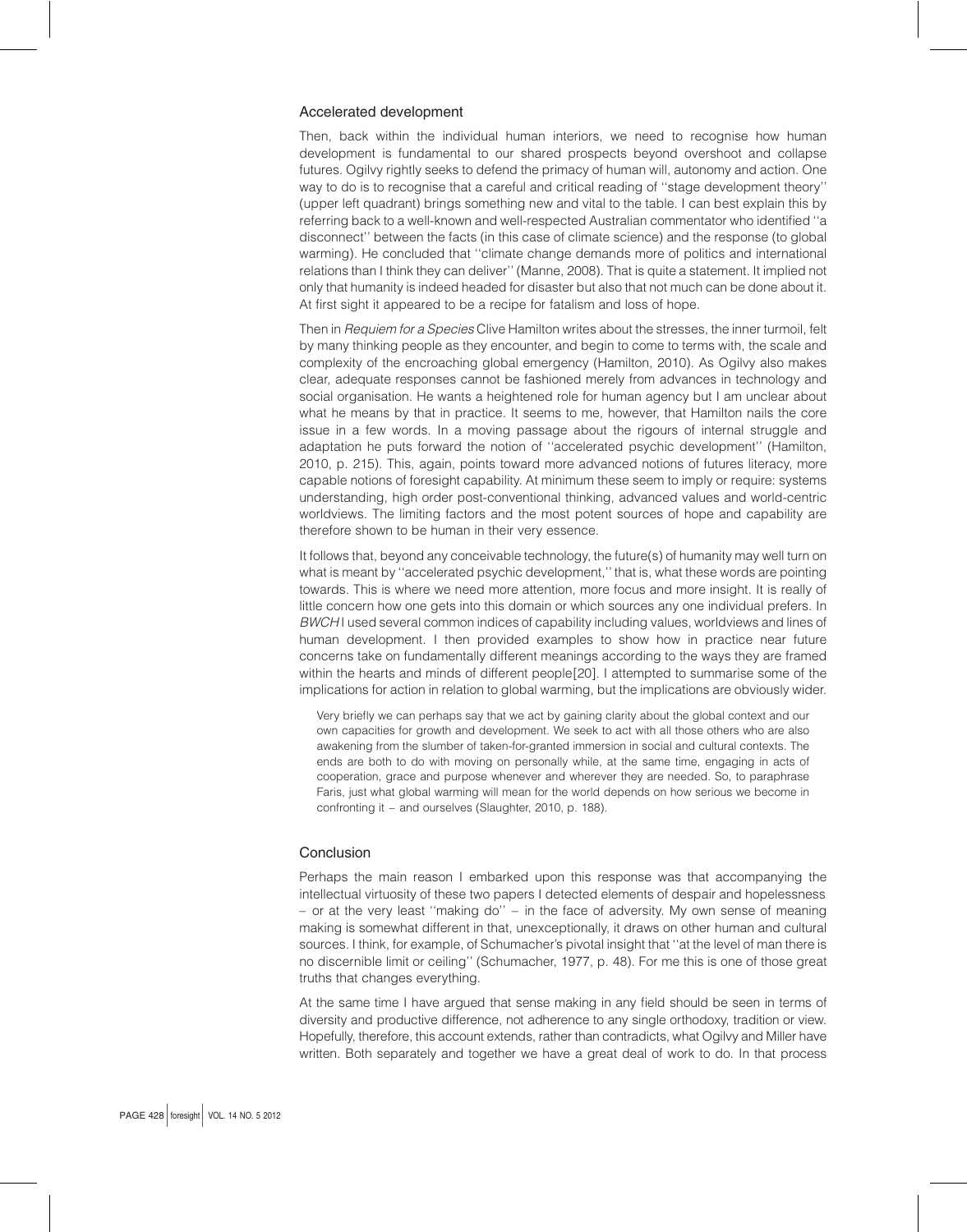well-grounded critiques of the extremes of modernity are as vital as wider access to reliable maps, or overviews, of states and stages of human and cultural development. We need to clearly understand how some of the latter open up certain possibilities and extinguish others. I would go further and suggest that, quite literally, our shared future depends on it.

If it is important not so much to change what we think about the future but how, then the most promising ways forward may not, in fact, be at the most advanced and abstract levels of sense making and philosophical enquiry. Shifts in core values across a very wide spectrum and on the part of many more people, coupled with those from ''conventional'' to ''post-conventional'' thinking and also from ''socio-centric'' to ''world-centric'' outlooks seem to me to be among the most significant and catalytic developments imaginable. Underlying this ''qualified optimism'' is a view that developments of this kind provide genuine grounds for enhanced hope and vastly expanded notions of capability.

Such developments would also pave the way for a more widespread in-depth cultural analysis that pays full and equal attention both to the high points of human achievement and the dysfunctions alluded to above. Nor should we forget that prevailing infrastructures are, to a considerable extent, outgrowths of these human and cultural factors and the ways they are expressed in particular worldviews and operating systems. They all require our focused attention.

Finally we need to develop new strategies, processes and enabling contexts that will help us to pay closer attention to the ever-shifting empirical dimensions of global systems and the change processes occurring there. We still lack an adequate infrastructure comprised of what Robert Jungk called ''lookout institutions'' staffed by well-trained and alert foresight practitioners who are respected and heard by political leaders and decision makers.

Philosophy has a clear role to play but, taken alone, I fear it will not cut it. On the other hand a judicious and constructive engagement between some of the elements I have outlined here just might begin to do so.

#### **Notes**

- 1. I re-published what I consider to be a landmark essay he wrote back in 1992 on ''Futures studies and the human sciences,'' interviewed him in Sydney in 1998 and wrote an in-depth review of his book Creating Better Futures (Ogilvy, 2003).
- 2. The term ''perspective'' can be misleading here since it is, in fact, a dynamically evolving structure that has evolved both as a result of Wilber's work but also through the multiple critiques and contributions of many other people over an extended period of time. For an overview of a resulting controversy see (Slaughter, 2011). Also see note 5 below.
- 3. See the special issue of Foresight, Vol. 12 No. 3, 2010 edited by Miller and Poli on Anticipatory systems.
- 4. Wendell Bell's account of the role of critical realism in futures enquiry is relevant here (Bell, 1997).
- 5. What I termed the ''Integral futures controversy'' took place during 2008-2011. See (Slaughter, 2011), http://integralfutures.com/wordpress/?page\_id =  $98$
- 6. This had emerged from earlier work where I showed that environmental scanning had overlooked certain vital domains That is, the interiors of individuals and cultures; also the role of individual human agency as expressed through human action (Slaughter, 1999).
- 7. Such terms are not greatly used by Ogilvy and Miller. Our worlds of reference therefore diverge in this respect, as in others.
- 8. For example, after ''theory and method'' Senge and Sharmer identify ''futures tools'' and ''practical know-how'' as two equally vital areas of professional activity (Senge and Sharmer, 2001). In their view there needs to be a constant flow of activity and influence between them.
- 9. Ogilvy rates scenarios more highly than I do (Slaughter, 2008, pp. 125-28).
- 10. See Figure 2.1 in (Slaughter, 2010, p. 28) and also reproduced at: http://integralfutures.com/ wordpress/?page\_id = 135. Also Randers (2012).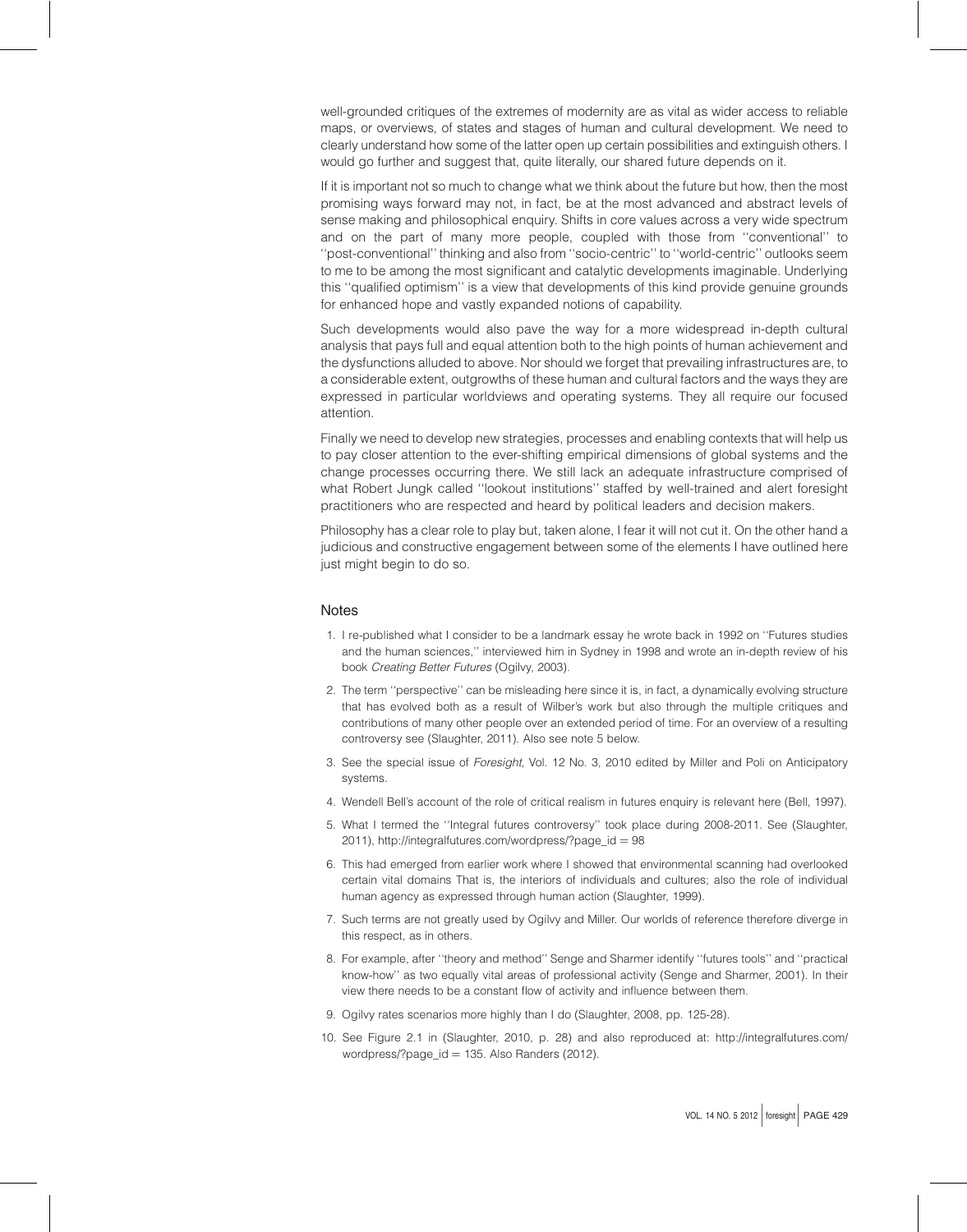- 11. To see with fresh eyes is the title of a new book. The subtitle is: ''Integral futures and the global emergency'' (Slaughter, 2012b).
- 12. Also critiqued, extended, visioned and re-visioned, tested and re-tested, applied and revised etc.
- 13. An exception is O.W. Markley. See Markley, 2011. Others outside futures and foresight per se include James Kunstler, John Michael Greer, David Holmgren, Paul Gilding, Tony Fry and Paul Gilding, to name but a few.
- 14. Ogilvy's first paragraph is replete with terms from economic discourse (''real estate,'' ''GDP'', ''recession'' and ''the economy'') but seems to overlook what I depict here as a necessary critique of, for example, the market and market-led ideology.
- 15. The question of whether America can be considered as ''the land of the future'' was debated in earlier issues of Foresight. Yet with the exception of people like Hazel Henderson, Wendell Bell and Jim Dator it seems that to openly critique the powerful cultural and economic drivers of overshoot and collapse futures that were invented in, and forcefully exported from, the US remains too difficult.)
- 16. That is why I introduced the notion of a ''collective shadow'' and the rise of organised crime in Biggest Wake Up Call (Slaughter, 2010, chapter 5).
- 17. The blurb for a 2012 book on the scramble for the world's remaining natural resources puts it this way: ''With resource extraction growing more complex, the environmental risks are becoming increasingly severe; the Deepwater Horizon disaster is only a preview of the dangers to come. At the same time, the intense search for dwindling supplies is igniting new border disputes, raising the likelihood of military confrontation. Inevitably, if the scouring of the globe continues on its present path, many key resources that modern industry relies upon will disappear completely. The only way out, Klare argues, is to alter our consumption patterns altogether – a crucial task that will be the greatest challenge of the coming century'' (Klare, 2012).
- 18. Exceptions include Hazel Henderson, Jim Dator and Dennis Morgan.
- 19. Convenient illusions proliferate. For example, while government PR handouts almost everywhere mention ''environmental improvements,'' in reality these are exceptionally rare. Currently, for example, Australia's Great Barrier Reef is facing the largest expansion of industrial activity ever. If this is allowed to go ahead as planned by certain coal mining and other extractive interests these new pressures, in combination with ocean acidification and global warming, look set to herald the demise of this singularly precious reef system. This is not an isolated example – it is happening virtually everywhere.
- 20. Mike Hulme's book Why We Disagree About Climate Change is a tour-de-force exemplification of this process as applied to that issue (Hulme, 2009).

#### References

Adam, B. (2009), ''Cultural future matters: an exploration in the spirit of Max Weber's methodological writings'', Time and Society, Vol. 18 No. 7, pp. 7-25.

AtKisson, A. (1999), Believing Cassandra: An Optimist Looks at Today's World, Scribe, Melbourne.

Bell, W. (1997), The Foundations of Futures Studies: History, Purposes, Knowledge, 3rd ed., Vol. 1, Transaction Publishers, Piscataway, NY.

Bergson, H. (1946), The Creative Mind, The Greenwood Press, New York, NY.

De Jouvenel, B. (1967), The Art of Conjecture, Weidenfeld & Nicholson, London.

Hamilton, C. (2010), Requiem for a Species: Why We Resist the Truth About Climate Change, Allen & Unwin, Crows Nest.

Hanson, J. (2009), Storms of My Grandchildren, Bloomsbury, New York, NY.

Hulme, M. (2009), Why We Disagree about Climate Change, Cambridge University Press, Cambridge.

Kemph, H. (2008), How the Rich Are Destroying the Earth, Finch Publishing, Sydney.

Klare, M. (2012), The Race for What's Left: The Global Scramble for the World's Last Resources, Metropolitan Books, New York, NY.